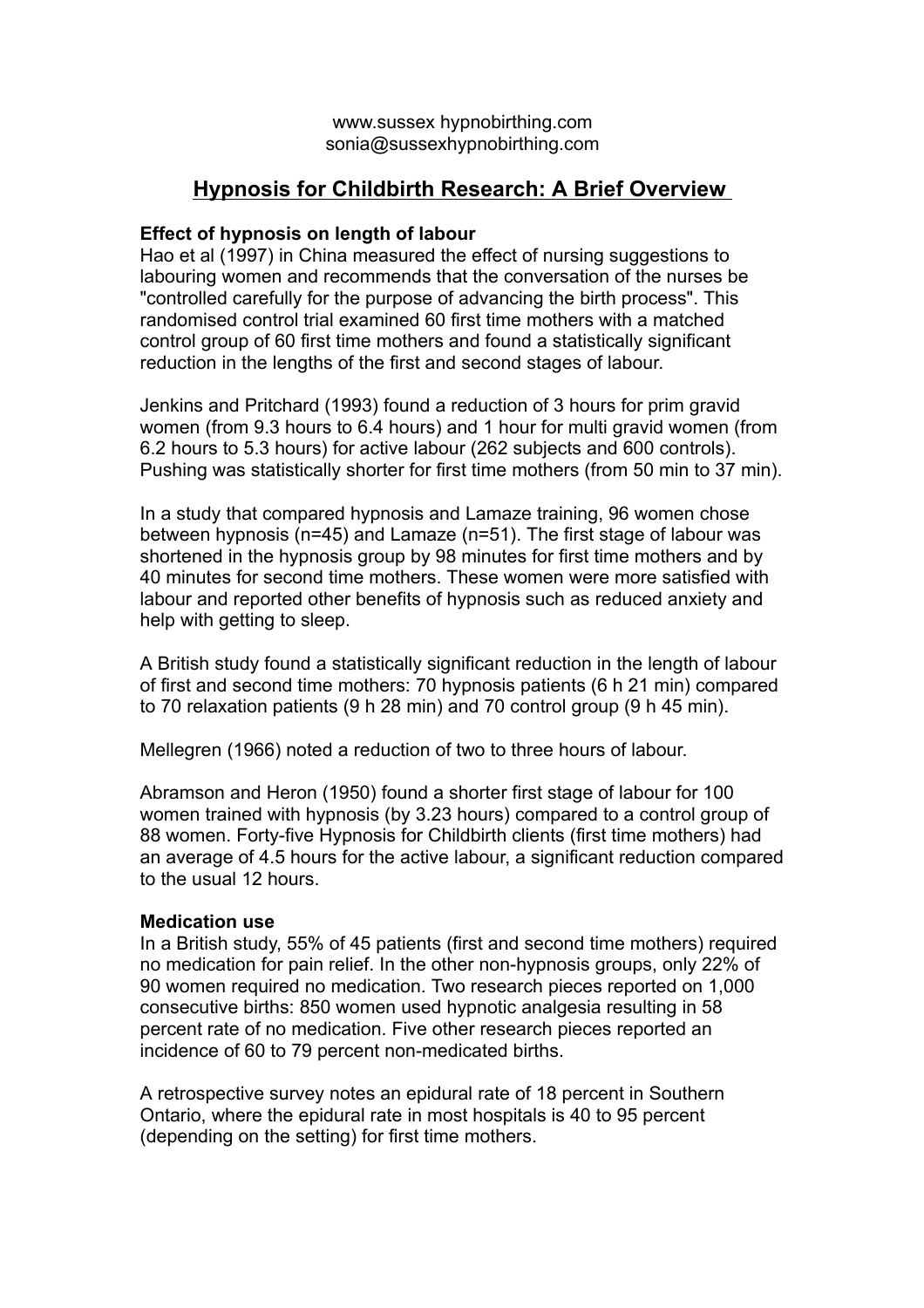## **Rates of Intervention**

In a randomised control trial of 42 teenagers in Florida, none of the 22 patients in the hypnosis group experienced surgical intervention compared with 12 of the 20 patients in the control group (p=.000). Twelve patients in the hypnosis group experienced complications compared with 17 in the control group (p=.047).

Harmon, Hynan and Tyre (1990) reported more spontaneous deliveries, higher Agpar scores and reduced medication use in their study of 60 women. Of the 45 Hypnosis for Childbirth clients, 38 delivered without the use of caesarean, forceps or vacuum, a rate of spontaneous birth of 84%. This is a higher than average rate of normal birth for the general population of first time mothers.

## **Postpartum**

In a randomised control trial of 42 teenagers in Florida, only 1 patient in the hypnosis group had a hospital stay of more than two days compared with 8 patients in the control group (p=.008).

## **Postpartum Depression**

McCarthy (1998) provided five 30-minute sessions to 600 women and found a virtual absence of postpartum depression, compared to the typical rates of 10 to 15 percent. Women with a history of postpartum depression did not develop this condition, even though an estimated 50 percent eventually do. Harmon et al also reported lower depression scores in the hypnotically treated group.

It appears that a simple intervention, hypnotherapy, has far-reaching effects both medically and socially. Some, but not all, of the above studies are randomised, have large numbers, include control groups and demonstrate statistical significance. There remains, therefore, a clear need for more research, in the use of hypnosis for childbirth preparation.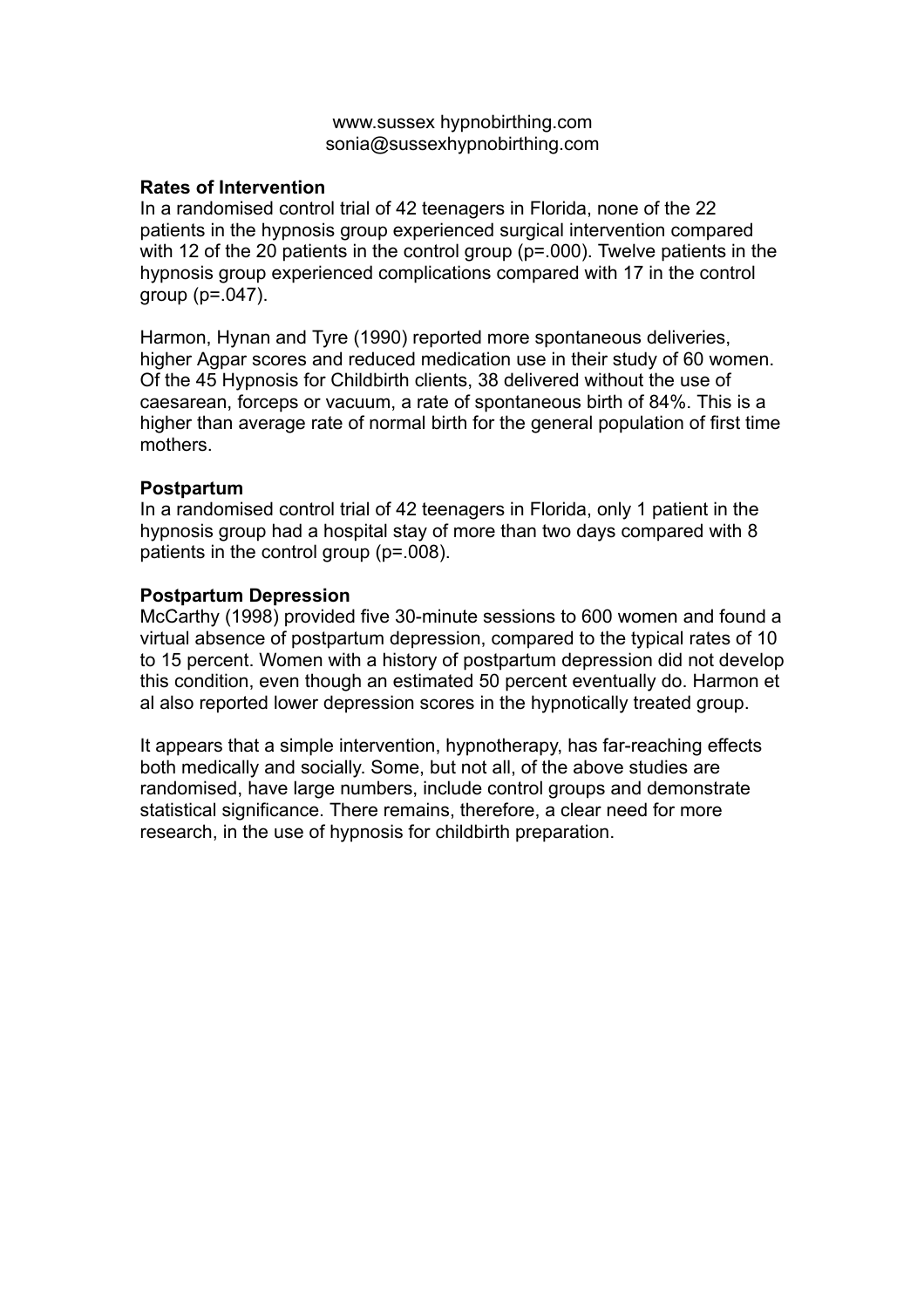### *Research on the Internet*

*Medline: http://www.ncbi.nlm.nih.gov/entrez/query.fcgi*

*Hypnosis Research: http://www.hypnosis-research.org*

#### **References**

Abramson, M., & Heron, W.T. **An objective evaluation of hypnosis in obstetrics: Preliminary report.** American Journal of Obstetrics and Gynecology, 59, 1069-1074, 1950.

Alice A. Martin, PhD; Paul G. Schauble, PhD; Surekha H. Rai, PhD; and R. Whit Curry, Jr, MD **The Effects of Hypnosis on the Labor Processes and Birth Outcomes of Pregnant Adolescents**. The Journal of Family Practice, MAY 2001, 50(5): 441-443.

August, R.V. **Obstetric hypnoanesthesia**. American Journal of Obstetrics and Gynecology, 79, 1131-1137, 1960, and August, R.V. Hypnosis in obstetrics. New York: McGraw Hill, 1961

Brann LR, Guzvica SA. **Comparison of hypnosis with conventional relaxation for antenatal and intrapartum use: A feasibility study in general practice.** J R Coll Gen Pract 1987; 37:437-440.

Davidson, J, MD. **An assessment of the value of hypnosis in pregnancy and labour**. Br Med Journal Oct 13, 1962, 951-953.

Gallagher, S. **Hypnosis for Childbirth: prenatal education and birth outcome.** unpublished. June 2001.

Hao TY, Li YH, Yao SF. **Clinical study on shortening the birth process using psychological suggestion therapy**. Zhonghua Hu Li Za Zhi. 1997 Oct; 32(10):568-70. (General Military Hospital of Jinan, P.R. China.)

Harmon, T.M., Hynan, M., & Tyre, T.E. **Improved obstetric outcomes using hypnotic analgesia and skill mastery combined with childbirth education.** Journal of Consulting and Clinical Psychology, 58, 525, 530, 1990.

Hornyak, Lynne M. and Joseph P. Green. **Healing From Within: The use of hypnosis in women's health care** . Washington, DC: American Psychological Association, 2000.

Jenkins, M.W., & Pritchard, M.H. **Hypnosis: Practical applications and theoretical considerations in normal labour.** British Journal of Obstetrics and Gynaecology, 100(3), 221-226, 1993.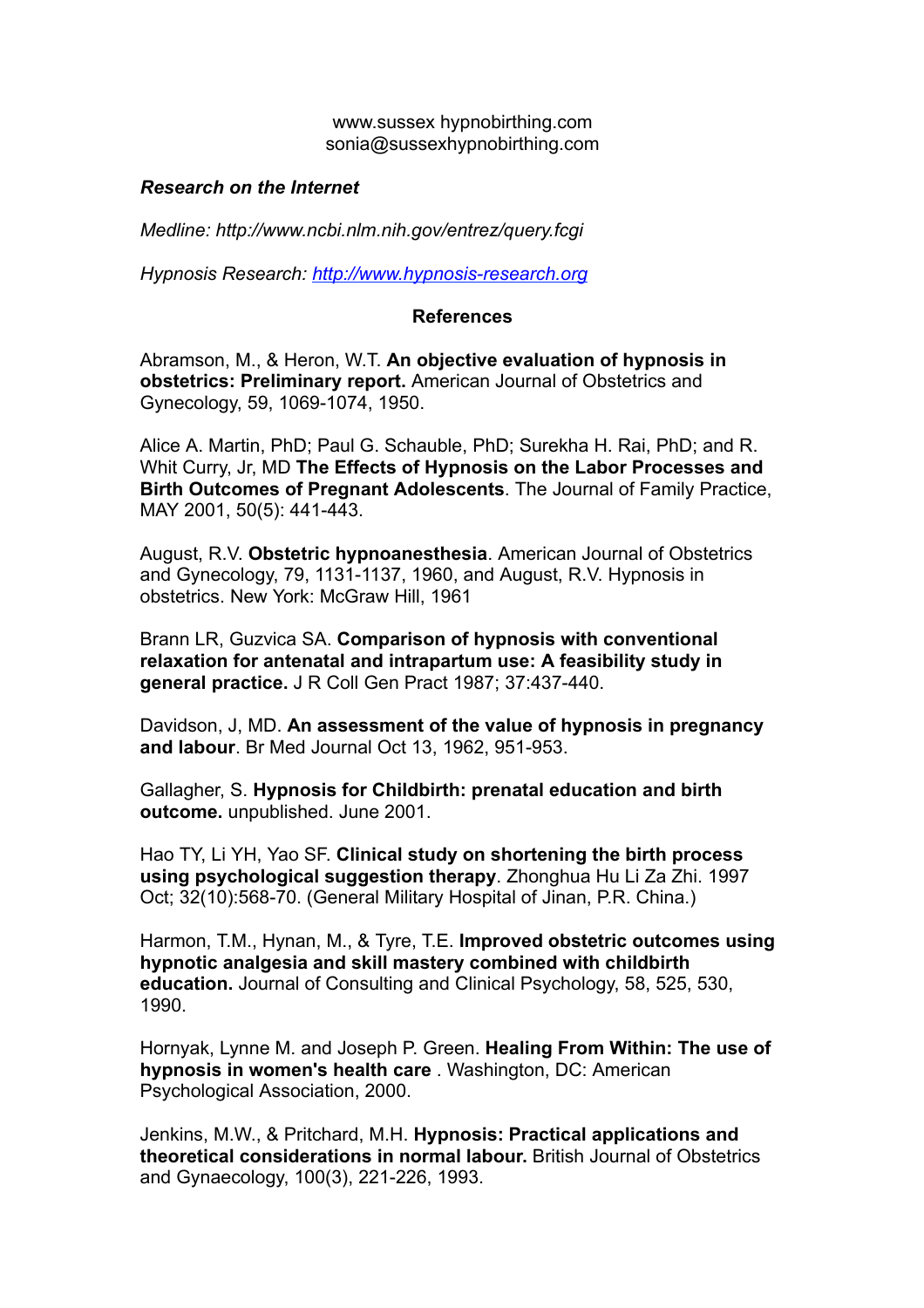McCarthy, P. **Hypnosis in obstetrics.** Australian Journal of Clinical and Experimental Hypnosis, 26, 35-42, 1998.

Mellegren, A. **Practical experiences with a modified hypnosis-delivery. Psychotherapy and Psychosomatics,** 14, 425-428, 1966.

# **Further Research on the use of Hypnosis in Pregnancy & Childbirth including Abstracts**

Baram DA. **Hypnosis in reproductive health care: a review and case reports.** [Journal Article, Case Study, Review] *Birth. 1995 Mar; 22(1): 37-42. (14 ref 6 bib)*

Hypnosis has many applications in the field of reproductive health care. This paper describes its use in the treatment of sexual dysfunction, urinary incontinence, chronic pelvic pain, Hyperemesis Gravidarum, and pain relief in labour and delivery. Four case reports are used for illustration. Misconceptions about the risks and benefits of hypnosis are discussed. Information about training for clinicians in hypnosis is described.

Chez RA. **Management of nausea and vomiting in pregnancy: alternative therapies... second of two interviews.** [Journal Article, Interview] *Contemporary OB/GYN. 2000 Apr; 45(4): 55-6, 59-60, 62 passim. (9 ref)*

Studies in which complementary and alternative medicine (CAM) interventions were used in the care of obstetric patients were identified by searching The National Library of Medicine's electronic database. This paper is a selected review of both randomised and non randomised clinical trials. There are a number of CAM therapeutic practices that may have potential benefit for patients. Additional clinical research with appropriate scientific methodology is warranted to determine the merit and value of integrating some CAM modalities into conventional medical obstetric care.

Cyna AM. Andrew MI. McAuliffe GL. **Antenatal self-hypnosis for labour and childbirth: a pilot study.** [Clinical Trial. Journal Article] *Anaesthesia & Intensive Care. 34(4):464-9, 2006 Aug.*

**Background**: In our institution we have used antenatal training in selfhypnosis for over three years as a tool to provide relaxation, anxiolysis and analgesia for women in labour. To assess the effects of hypnotherapy, we prospectively collected data related to the use of hypnosis in preparation for childbirth, and compared the birth outcomes of women experiencing antenatal hypnosis with parity and gestational age matched controls. **Methods:** Prospective data about women taught self-hypnosis in preparation for childbirth were collected between August 2002 and August 2004. Birth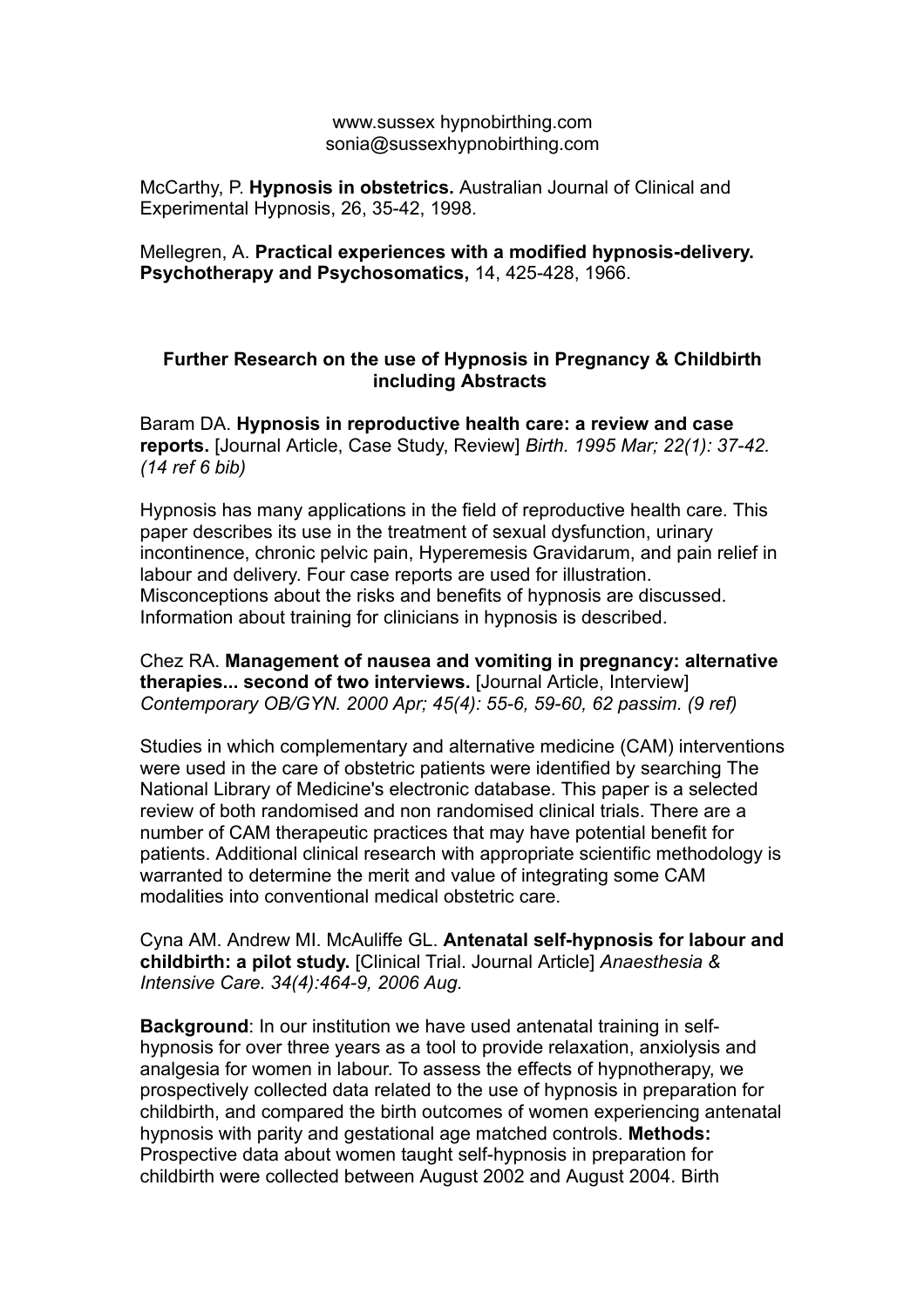outcome data of women using hypnosis were compared with routinely collected retrospective data from parity and gestational age matched women delivering after 37 weeks gestation during 2003. **Results:** Seventy-seven antenatal women consecutively taught self-hypnosis in preparation for childbirth were compared with 3,249 parity and gestational age matched controls. Of the women taught antenatal self-hypnosis, nulliparous parturients used fewer epidurals: 36% (18/50) compared with 53% (765/1436) of controls (RR 0.68 [95%CI 0.47-0.98]); and required less augmentation: 18% (9/50) vs 36% (523/1436) (RR 0.48 [95%CI 0.27-0.90]). **Conclusions:** Our clinical findings are consistent with recent meta-analyses showing beneficial outcomes associated with the use of hypnosis in childbirth. Adequately powered, randomised trials are required to further elucidate the effects of hypnosis preparation for childbirth.

## Cyna AM. Andrew MI. Robinson JS. Crowther CA. Baghurst P. Turnbull D. Wicks G. Whittle C. **Hypnosis Antenatal Training for Childbirth (HATCh): a randomised controlled trial [NCT00282204].** [Journal Article] *BMC Pregnancy & Childbirth. 6:5, 2006*

**Background** : Although medical interventions play an important role in preserving lives and maternal comfort they have become increasingly routine in normal childbirth. This may increase the risk of associated complications and a less satisfactory birth experience. Antenatal hypnosis is associated with a reduced need for pharmacological interventions during childbirth. This trial seeks to determine the efficacy or otherwise of antenatal group hypnosis preparation for childbirth in late pregnancy. **Methods/Design:** A single centre, randomised controlled trial using a 3 arm parallel group design in the largest tertiary maternity unit in South Australia. Group 1 participants receive antenatal hypnosis training in preparation for childbirth administered by a qualified hypnotherapist with the use of an audio compact disc on hypnosis for re-enforcement; Group 2 consists of antenatal hypnosis training in preparation for childbirth using an audio compact disc on hypnosis administered by a nurse with no training in hypnotherapy; Group 3 participants continue with their usual preparation for childbirth with no additional intervention. Women > 34 and < 39 weeks gestation, planning a vaginal birth, not in active labour, with a singleton, viable fetus of vertex presentation, are eligible to participate. Allocation concealment is achieved using telephone randomisation. Participants assigned to hypnosis groups commence hypnosis training as near as possible to 37 weeks gestation. Treatment allocations are concealed from treating obstetricians, anaesthetists, midwives and those personnel collecting and analysing data. Our sample size of 135 women/group gives the study 80% power to detect a clinically relevant fall of 20% in the number of women requiring pharmacological analgesia - the primary endpoint. We estimate that approximately 5-10% of women will deliver prior to receiving their allocated intervention. We plan to recruit 150 women/group and perform sequential interim analyses when 150 and 300 participants have been recruited. All participant data will be analysed, by a researcher blinded to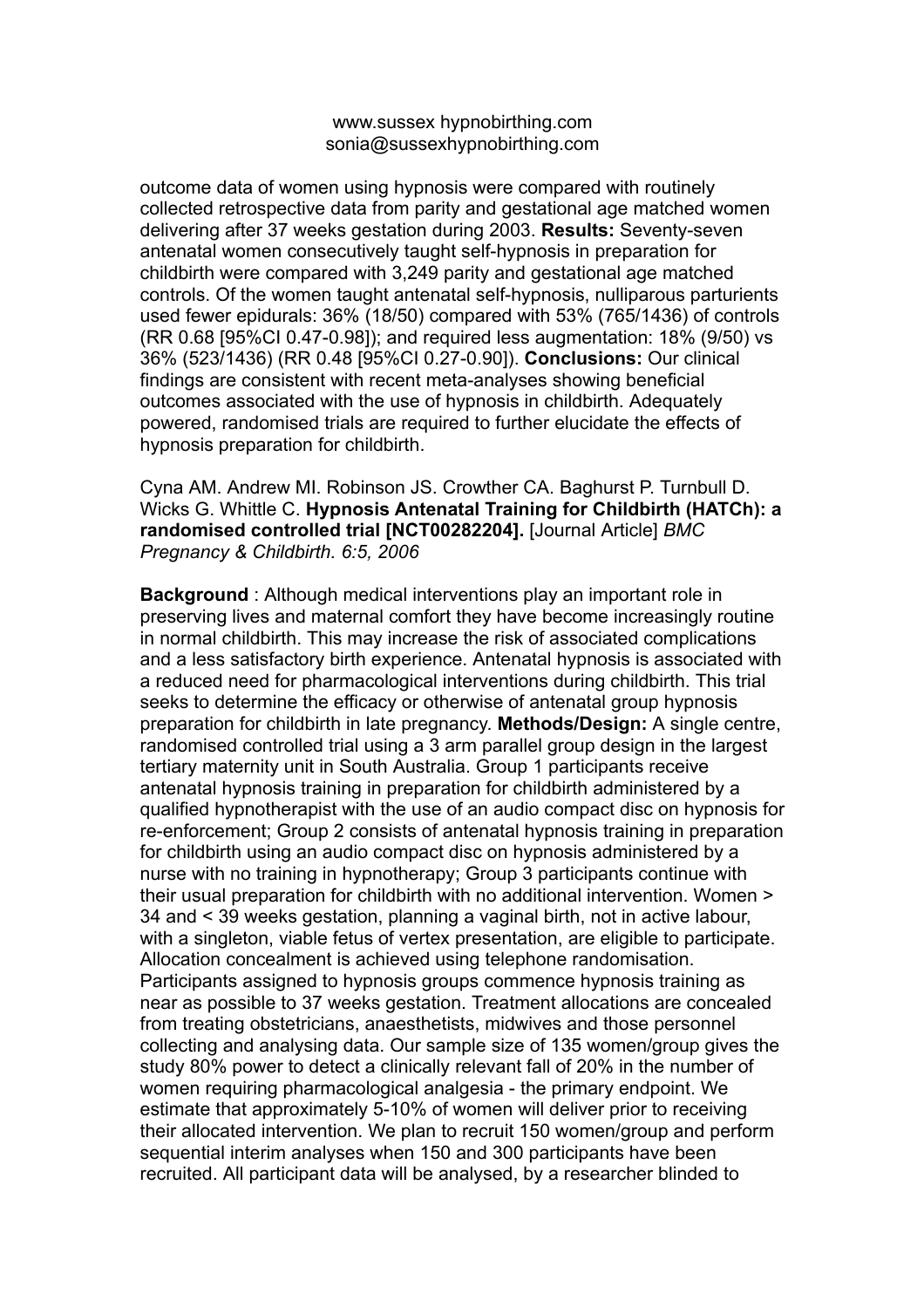treatment allocation, according to the "Intention to treat" principle with comprehensive pre-planned cost- benefit and subgroup analyses. **Discussion**: If effective, hypnosis would be a simple, inexpensive way to improve the childbirth experience, reduce complications associated with pharmacological interventions, yield cost savings in maternity care, and this trial will provide evidence to guide clinical practice.

Duddridge E. **Using complementary therapies during the childbearing process.** [Journal Article, Pictorial] *British Journal of Midwifery. 2002 Nov; 10(11): 699-704. (37 ref)*

Complementary therapies are increasing in popularity with almost a quarter of the British public having at some point consulted a practitioner of alternative therapy or medicine (British Medical Association, 1993). Women are seeking alternatives to relieve pain and morbidity during pregnancy, childbirth and the postnatal period. This article briefly looks at some therapies currently available to women and discusses some of the advantages and possible problems associated with the different methods. The article predominantly focuses on the use of massage during the childbearing process as this is noninvasive, has few contraindications, is cost-effective and can promote a holistic therapeutic relationship between the midwife, her clients and their family.

Ketterhagen D. VandeVusse L. Berner MA. **Self-hypnosis: alternative anesthesia for childbirth.** [Journal Article, CEU, Exam Questions] *MCN: The American Journal of Maternal/Child Nursing. 2002 Nov-Dec; 27(6): 335-41. (28 ref)*

The purpose of this article is to inform nurses about the use of self-hypnosis in childbirth. Hypnosis is a focused form of concentration. Self-hypnosis is one form of hypnosis in which a certified practitioner or therapist teaches an individual to induce his or her own state of altered consciousness. When used for childbirth pain, the primary aim of self-hypnosis is to help the woman maintain control by managing anxiety and discomfort though inducing a focused state of relaxation. Before the widespread use of pharmaceuticals for pain, hypnosis was one of the few pain relief methods available for labour. However, as new technologies for pain relief emerged, hypnosis received less attention. Most nurses have little experience with hypnosis, and there is limited information available in the literature. However, because nurses are at labouring women's bedsides, it is important that nurses learn about selfhypnosis to be able to inform pregnant women fully about all pain control options and to maximize the benefits for the woman choosing hypnosis.

Mantle F. **Can hypnosis reduce postnatal depression?** [Journal Article] *British Journal of Midwifery. 2003 May; 11(5): 299-301. (17 ref)*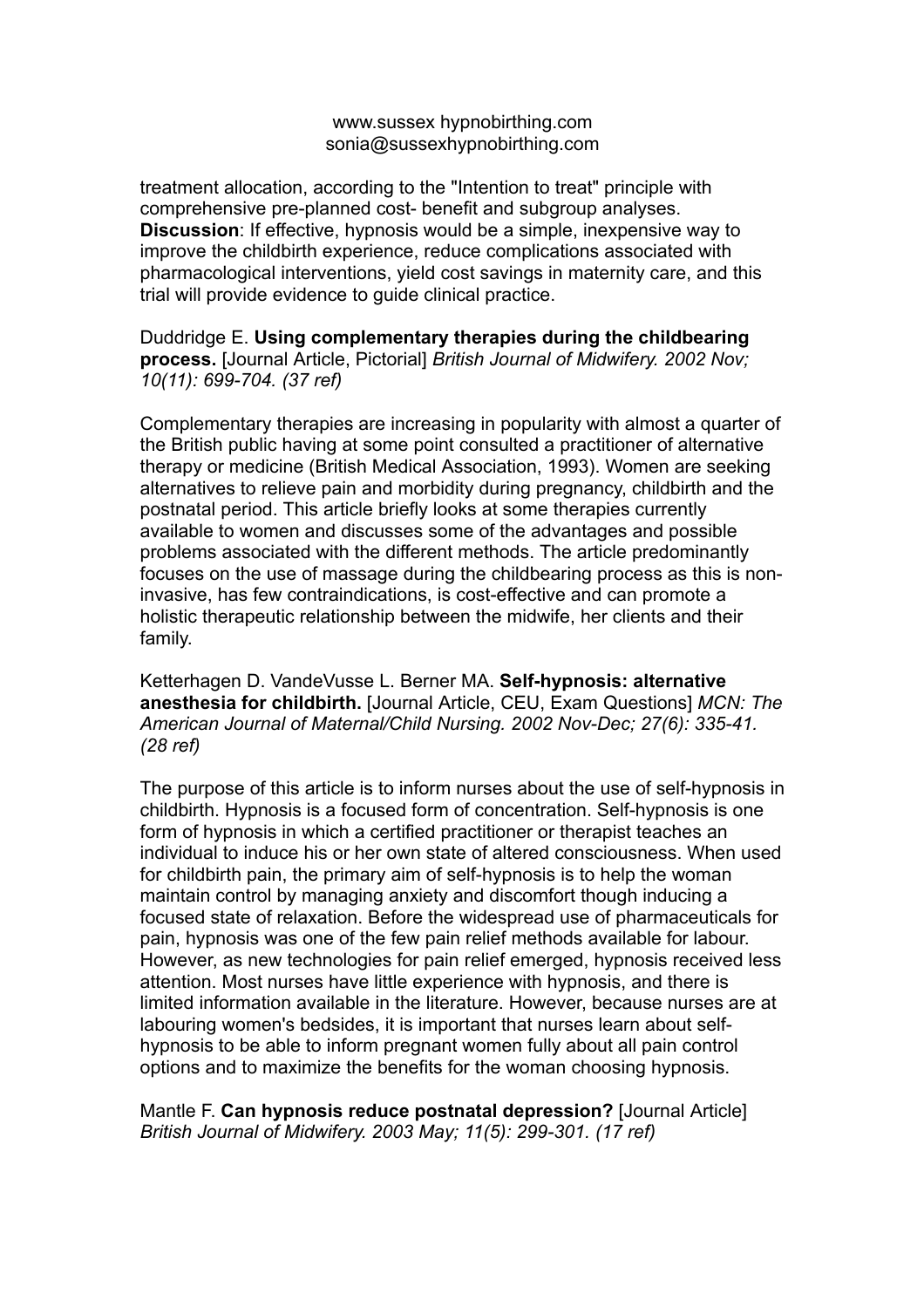Postnatal depression is a serious and debilitating condition. Due to the perceived stigma of mental illness, the incidence of it is under-reported and many mothers refuse psychiatric help either assuming postnatal depression to be normal or because of the potential consequences of having a psychiatric history. Community practitioners who are in contact with new mothers may welcome additional interventions which can enhance the supportive care they give to these women. This article discusses the evidence for a number of these interventions which mothers may find more acceptable than orthodox treatment.

Mottershead N. **Hypnosis: removing the labour from birth.** [Journal Article] *Practising Midwife. 9(3):26-7, 29, 2006 Mar.*

Hypnosis has been used in obstetrics for more than a century. However, with increasing numbers of women looking for alternative coping strategies for use during labour, the birth of a new discipline, HypnoBirthing®, is gaining in popularity. HypnoBirthing® is a hypnotherapy programme specifically designed for birth, employing the principles and techniques of hypnosis and self-relaxation. This article explains the philosophy and principles of HypnoBirthing®, the evidence base and its physiological impact on labouring women, brought to life by real accounts.

Oster MI. **Contemporary methods in hypnotic preparation for childbirth.** [Journal Article, Case Study] *CRNA: The Clinical Forum for Nurse Anesthetists. 2000 Nov; 11(4): 160-6. (22 ref)*

Hypnosis is a viable adjunct to any medical procedure and is not intended to replace conventional medical techniques. In recent years, many of us who practice hypnosis have seen a re-emergence of interest in mind-body approaches to health care. Hypnotic methods for preparation for childbirth are a logical contribution to that mind-body perspective.

Simon EP. Schwartz J. **Medical hypnosis for hyperemesis gravidarum.** [Journal Article, Case Study] *Birth. 1999 Dec; 26(4): 248-54. (50 ref)*

Hyperemesis gravidarum in pregnancy is a serious condition that is often resistant to conservative treatments. Medical hypnosis is a well-documented alternative treatment. This article reviews the empirical studies of medical hypnosis for treating hyperemesis gravidarum, explains basic concepts, and details the treatment mechanisms. The importance of a thorough differential diagnosis and appropriate referrals is stressed. The article presents three case studies to illustrate the efficacy of this treatment approach. It is suggested that medical hypnosis should be considered as an adjunctive treatment option for those women with hyperemesis gravidarum. It is also stressed that medical hypnosis can be used to treat common morning sickness that is experienced by up to 80 percent of pregnant women. Its use could allow a more comfortable pregnancy and healthier fetal development,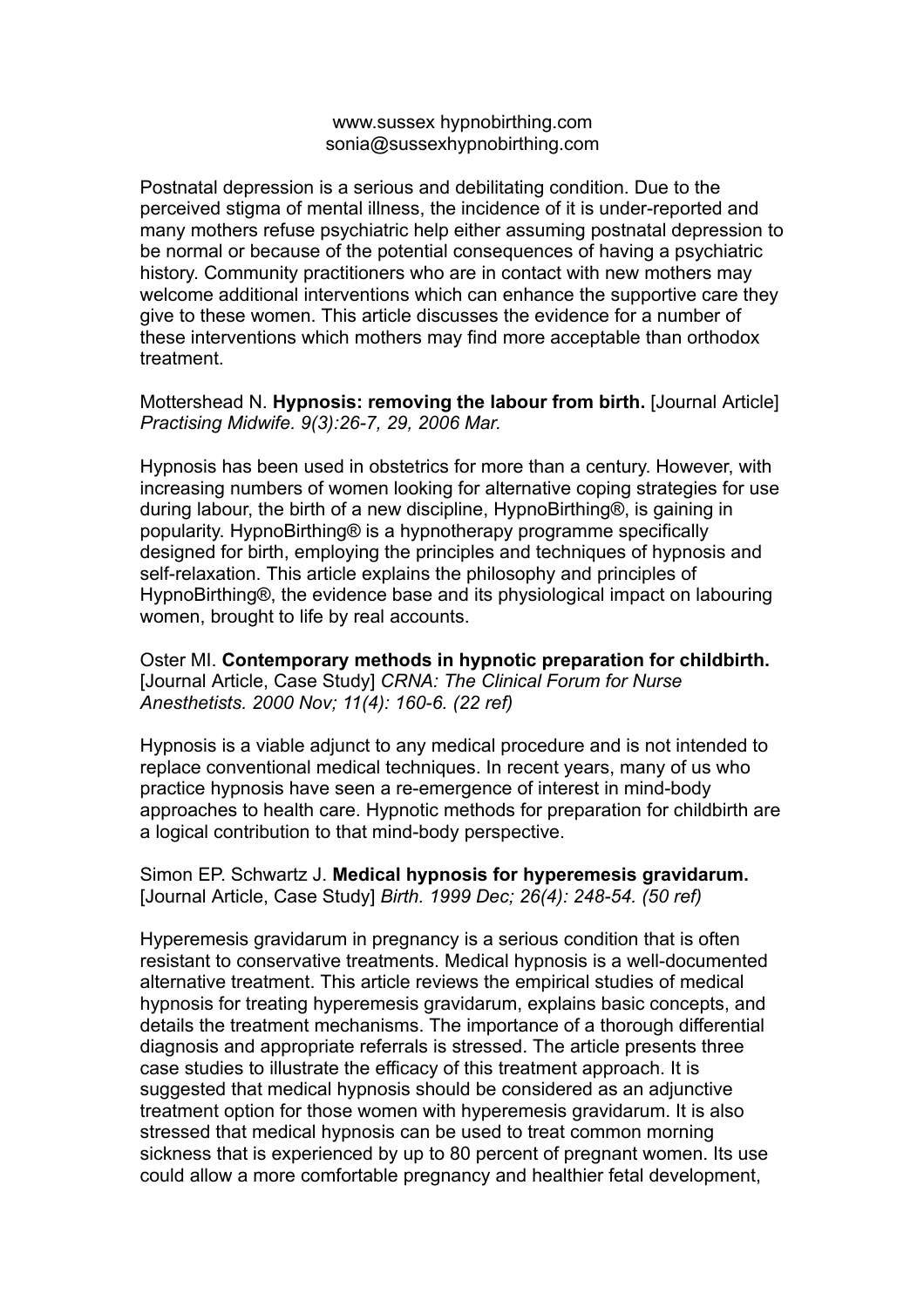and could prevent cases that might otherwise proceed to full-blown hyperemesis gravidarum.

Smith CA. Collins CT. Cyna AM. Crowther CA. **Complementary and alternative therapies for pain management in labour.** [Journal Article, Research, Systematic Review] *The Cochrane Library. 2006;(4)*

Smith CA. Collins CT. Cyna AM. Crowther CA. **Complementary and alternative therapies for pain management in labour.** [Journal Article, Research, Systematic Review] *The Cochrane Library. 2006;(4)*

Background: Many women would like to avoid pharmacological or invasive methods of pain management in labour and this may contribute towards the popularity of complementary methods of pain management. This review examined currently available evidence supporting the use of alternative and complementary therapies for pain management in labour. Objectives: To examine the effects of complementary and alternative therapies for pain management in labour on maternal and perinatal morbidity. Search strategy: We searched the Cochrane Pregnancy and Childbirth Group's Trials Register (February 2006), the Cochrane Central Register of Controlled Trials ( 2006, Issue 1), MEDLINE (1966 to February 2006), EMBASE (1980 to February 2006) and CINAHL (1980 to February 2006). Selection criteria: The inclusion criteria included published and unpublished randomised controlled trials comparing complementary and alternative therapies (but not biofeedback) with placebo, no treatment or pharmacological forms of pain management in labour. All women whether primiparous or multiparous, and in spontaneous or induced labour, in the first and second stage of labour were included. Data collection and analysis: Meta – analysis was performed using relative risks for dichotomous outcomes and mean differences for continuous outcomes. The outcome measures were maternal satisfaction, use of pharmacological pain relief and maternal and neonatal adverse outcomes. Main results: Fourteen trials were included in the review with data reporting on 1537 women using different modalities of pain management; 1448 women were included in the meta – analysis. Three trials involved acupuncture (n = 496), one audio – analgesia (n = 24), two trials acupressure (n = 172), one aromatherapy (n = 22), five trials hypnosis ( $n = 729$ ), one trial of massage ( $n = 60$ ), and relaxation (n = 34). The trials of acupuncture showed a decreased need for pain relief (relative risk (RR) 0.70, 95% confidence interval (CI) 0.49 to 1.00, two trials 288 women). Women taught self – hypnosis had decreased requirements for pharmacological analgesia (RR 0.53, 95% CI 0.36 to 0.79, five trials 749 women) including epidural analgesia (RR 0.30, 95% CI 0.22 to 0.40) and were more satisfied with their pain management in labour compared with controls (RR 2.33, 95% CI 1.15 to 4.71, one trial). No differences were seen for women receiving aromatherapy, or audio analgesia. Authors' conclusions: Acupuncture and hypnosis may be beneficial for the management of pain during labour; however, the number of women studied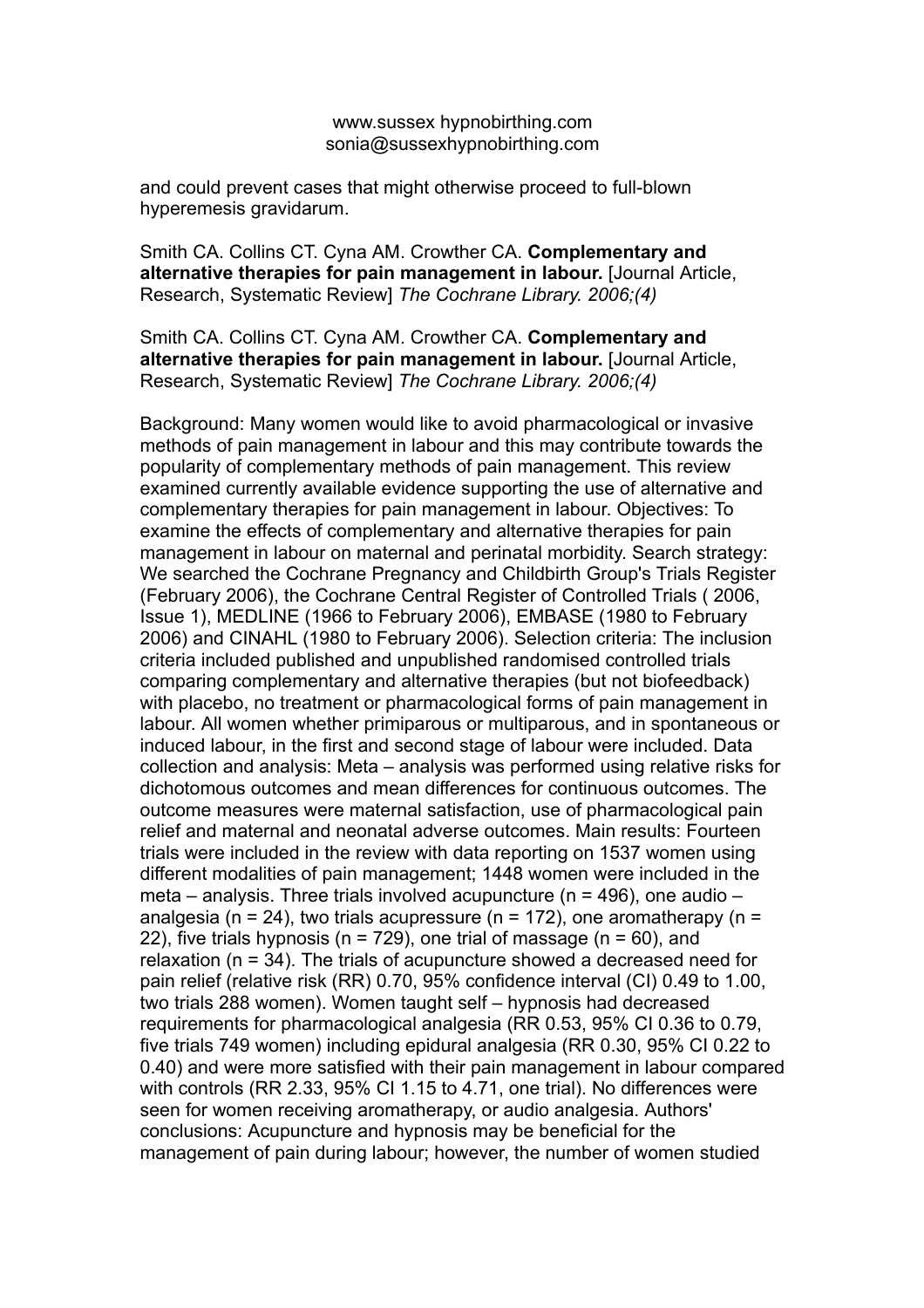has been small. Few other complementary therapies have been subjected to proper scientific study.

Other Research on HypnoBirthing® and Hypnosis in Pregnancy & Childbirth (no Abstracts available)

Brill J. **Effective alternative treatments for breech presentation.** [Journal Article] *Midwifery Today. 2003 Winter;(68): 38-9.*

Cyna AM. Andrew MI. McAuliffe GL. **Antenatal hypnosis for labour analgesia.** [Letter] *International Journal of Obstetric Anesthesia. 14(4):365-6, 2005 Oct.*

Gallagher S. **HYPNOBIRTHING... Nancy Wainer's article [issue 55] on the use of hypnosis for childbirth.** [Journal Article, Commentary, Letter] *Midwifery Today. 2001 Spring;(57): 68. (8 bib)*

Garafalo L. **HYPNOBIRTHING -- the gentler way.** [Journal Article] *Nursing Spectrum (New York/New Jersey Metro Edition). 2003 Jun 30; 15A(13): 16.*

Gartside G. **Easy labour... a personal experience of childbirth under hypnosis.** [Journal Article] *Nursing Times. 1982 Dec 22-1983 Jan 4; 78(51): 2187-8.*

Gordon S. **Adult health & fitness. Ease labor pains -- without drugs.** [Journal Article, Brief Item] *Parents. 2001 Jul; 76(7): 79.*

Griffiths S. Wootton J. **Second nature birth programme: self-hypnosis and childbirth preparation 3 CD set.** [Consumer information] *Sussex Natural Childbirth. 2003. 3 CD-ROMs.*

Grillo C. **You're getting sleepy.** [Journal Article, Pictorial] *Good Housekeeping. 2003 Mar; 236(3): 81-2, 84, 87.*

Guse T. Wissing M. Hartman W. **The effect of a prenatal hypnotherapeutic programme on postnatal maternal psychological well-being.** [Journal Article, Research, Tables/Charts] *Journal of Reproductive and Infant Psychology. 2006 May; 24(2): 163-77. (69 ref)*

Huntley AL. **Evidence for complementary therapies for labour pain.** [Journal Article, Review] *Focus on Alternative and Complementary Therapies. 2003 Sep; 8(3): 297-301. (29 ref)*

James-Enger K. **Mind. Can hypnosis ease your pain?** [Journal Article] *HEALTH (San Francisco, California). 2001 Oct; 15(8): 94, 96, 99.*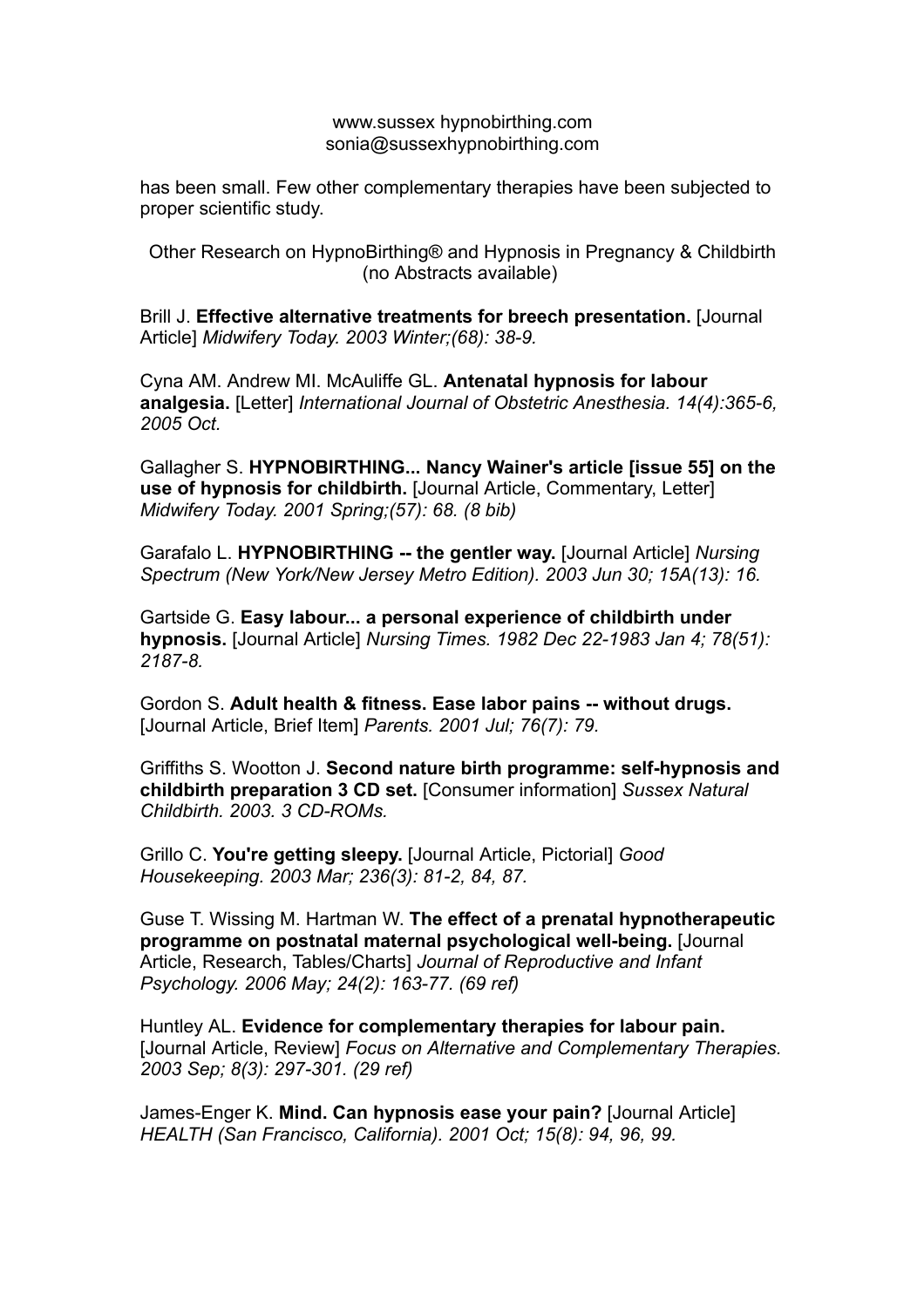Kane A. **Focal point on childbirth education. Hypnotic analgesic and anesthetic suggestion in childbirth.** [Journal Article] *International Journal of Childbirth Education. 2001 Sep; 16(3): 20-1. (6 ref)*

Kessler R. **Mind/body medicine... Medical obstetrical hypnosis and APGAR scores and use of anesthesia during labor and delivery by Don C. Brown, MD.** [Journal Article] *Alternative Health Practitioner. 1999 Spring; 5(1): 77-8. (1 ref)*

LaBaw J. Lepley M. **Self-hypnosis: a safe and proven method to enhance childbirth.** [Journal Article] *International Journal of Childbirth Education. 1992 Feb; 7(1): 31-3. (10 ref)*

Lieberman AB. **Hypnosis for labor.** [Journal Article] *American Baby: For Expectant and New Parents (Prenatal Ed). 1992 Apr; 54(4): 56, 58, 60.*

Letts PJ. Baker PRA. Ruderman J. Kennedy K. **The use of hypnosis in labor and delivery: a preliminary study.** [Journal Article, Research, Tables/Charts] *Journal of Women's Health. 1993 Winter; 2(4): 335-41. (23 ref)*

O'Brien T. **As they grow. Pregnancy & birth: natural labor tips.** [Journal Article] *Parents. 2004 Jul; 79(7): 137-8.*

Olson GL. **When your pregnant patient uses alternative medicine.** [Journal Article, Pictorial, Tables/Charts] *Contemporary OB/GYN. 2001 Sep; 46(9): 45-6, 49-50, 52 passim. (47 ref)*

O'Mathuna DP. **Pregnant teenagers deliver with fewer complications after hypnosis training.** [Journal Article, Abstract, Commentary] *Focus on Alternative and Complementary Therapies. 2002 Mar; 7(1): 27-8. (2 ref)*

Phillips-Moore J. **Practitioners' forum. HypnoBirthing.** [Journal Article] *Australian Journal of Holistic Nursing. 2005 Apr; 12(1): 41*

Potter G. **RN teaches expectant parents the power of hypnosis.** [Journal Article, Pictorial, Website] *Nursing Spectrum (Greater Philadelphia/Tri-State Edition). 2006 Nov 6; 15(23): 14-5.*

Reid J. **Self-hypnosis in midwifery.** [Journal Article, Pictorial] *Practising Midwife. 2002 Mar; 5(3): 14-6.*

Scotti S. **[Commentary on] Medical hypnosis for hyperemesis gravidarum. Simon E, Schwartz J. BIRTH 1999;26:248-54.** [Journal Article, Abstract, Commentary] *Journal of Midwifery & Women's Health. 2000 Jul-Aug; 45(4): 365.*